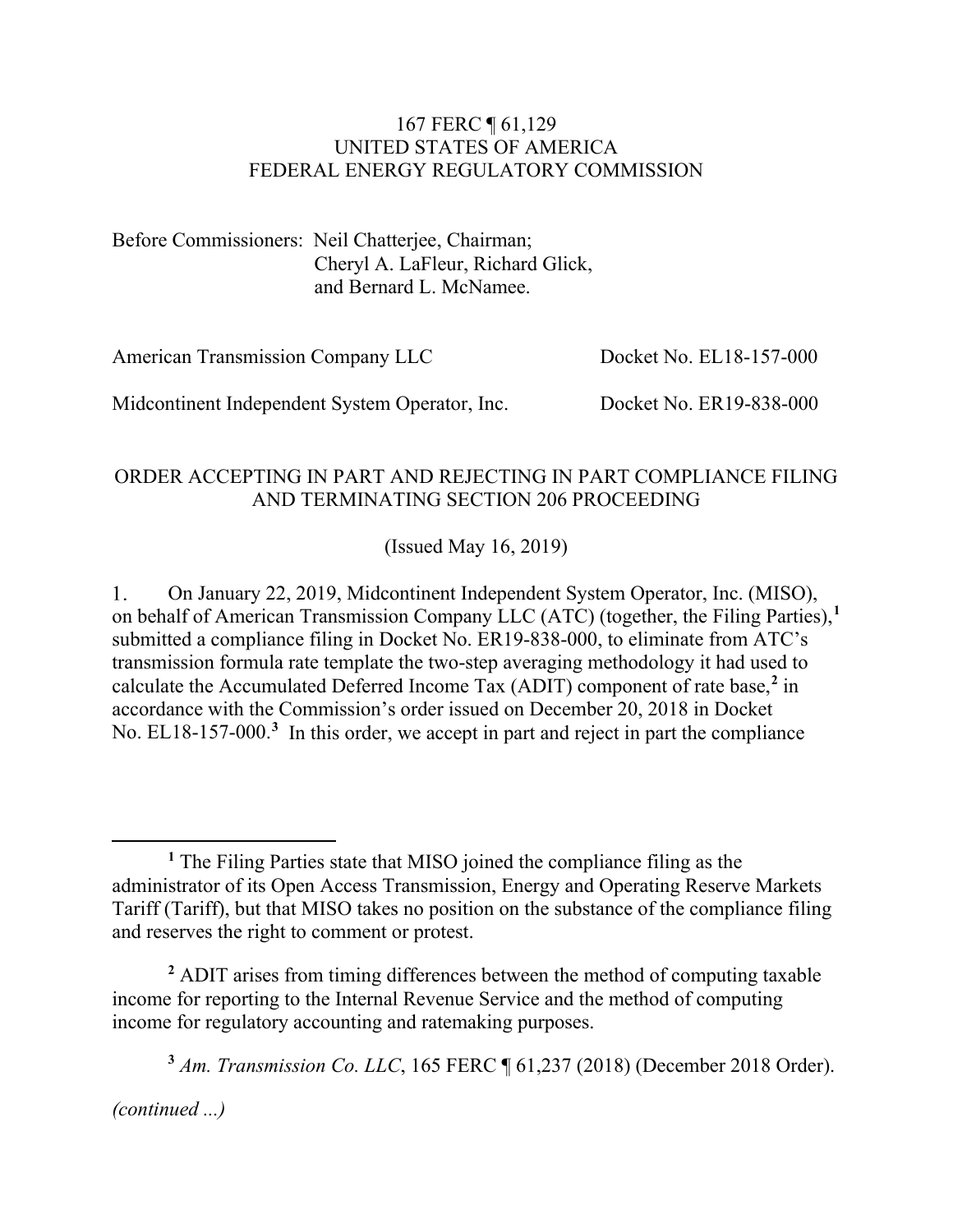filing, effective June 27, 2018, and terminate the proceeding in Docket No. EL18-157- 000 that was initiated pursuant to section 206 of the Federal Power Act. **[4](#page-1-0)**

### **I. December 2018 Order**

In the December 2018 Order, the Commission found that the two-step averaging  $2.$ methodology, used in ATC's transmission formula rate to calculate the ADIT component of rate base, was unjust and unreasonable and unduly discriminatory or preferential.**[5](#page-1-1)** Accordingly, the Commission directed ATC to submit a compliance filing revising its transmission formula rate to eliminate the use of the two-step averaging methodology, with such changes to be effective June 27, 2018, the refund effective date established by the order instituting this proceeding. **[6](#page-1-2)**

## **II. Compliance Filing**

 $3<sub>1</sub>$ The Filing Parties state that their compliance filing satisfies the Commission's directive by proposing to revise ATC's transmission formula rate template included in Attachment O of the MISO Open Access Transmission, Energy and Operating Reserves Markets Tariff to eliminate the use of the two-step averaging methodology. In addition, the Filing Parties state that ATC has corrected a ministerial error in Note K, and revised Notes L, X, Y, AA, and BB to reflect MISO's corporate name change.**[7](#page-1-3)**

#### **III. Notice and Responsive Pleadings**

 $4.$ Notice of the filing in Docket No. ER19-838-000 was published in the *Federal Register*, 84 Fed. Reg. 708 (2019), with interventions and protests due on or before February 12, 2019. Michigan Public Service Commission filed a notice of intervention. ATC and Michigan Agency for Energy filed timely motions to intervene.

#### **IV. Discussion**

<span id="page-1-2"></span><span id="page-1-1"></span><span id="page-1-0"></span> $\overline{a}$ 

# **A. Procedural Matters**

 $5<sub>1</sub>$ Pursuant to Rule 214 of the Commission's Rules of Practice and Procedure, 18 C.F.R. § 385.214 (2018), the notice of intervention and timely, unopposed motions to

**<sup>4</sup>** 16 U.S.C. § 824e (2012).

**<sup>5</sup>** December 2018 Order, 165 FERC ¶ 61,237 at P 24 (citation omitted).

**<sup>6</sup>** *Ameren Illinois Co.*, 163 FERC ¶ 61,200 (2018) (June 2018 Order).

<span id="page-1-3"></span>**<sup>7</sup>** Filing at 2.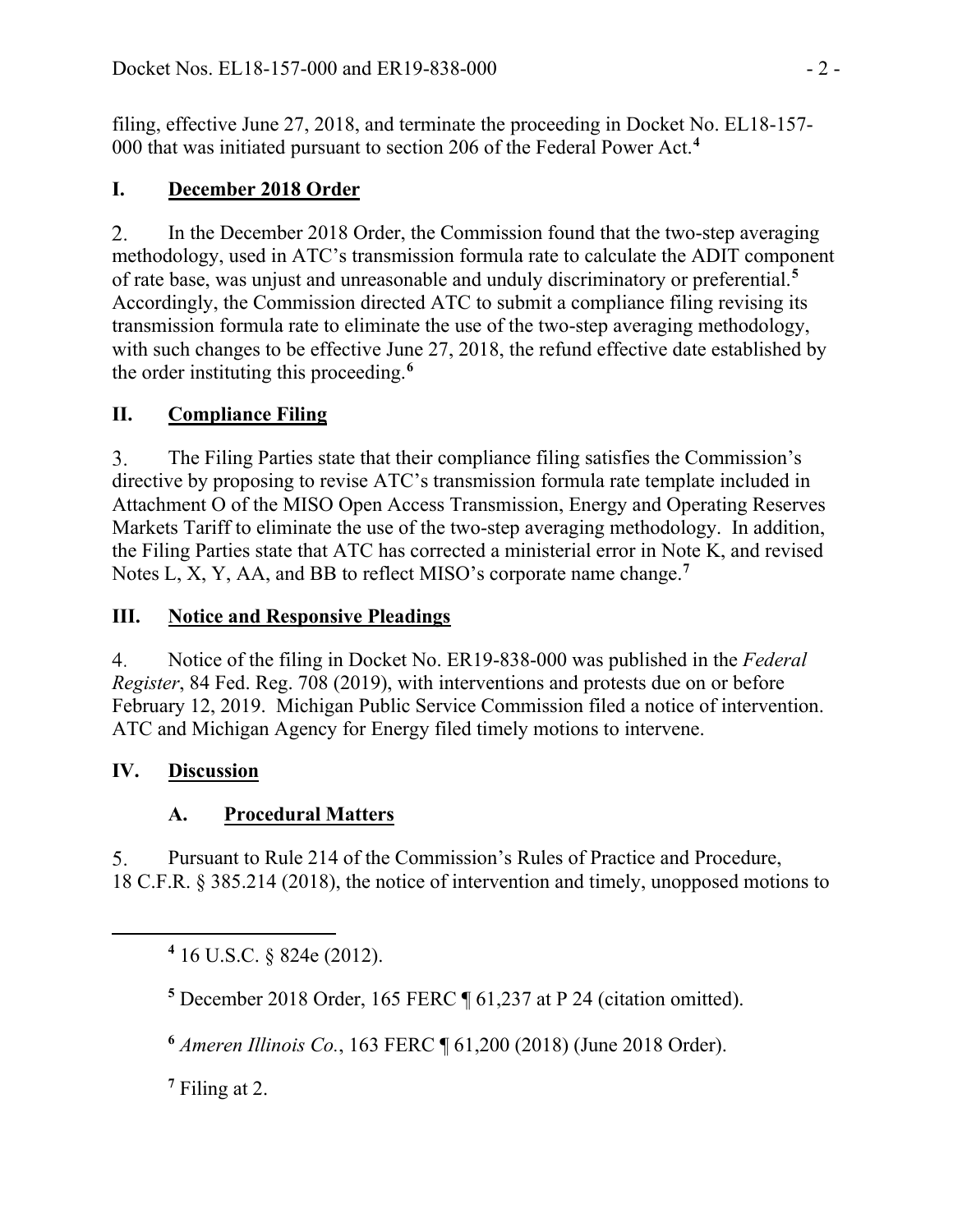intervene serve to make the entities that filed them parties to the proceeding in Docket No. ER19-838-000.

## **B. Substantive Matters**

As discussed below, we accept the Filing Parties' compliance filing in part and 6. reject it in part. Specifically, we accept the Filing Parties' Tariff revisions that pertain to ATC's calculation of ADIT balances for the projected test year, but we reject those proposed revisions that pertain to ministerial changes to Note K and to other notes in ATC's company-specific Attachment O.

7. We find that the Filing Parties' filing with respect to calculation of ADIT balances for the projected test year complies with the December 2018 Order and addresses the concerns identified in the June 2018 Order by eliminating the use of the two-step averaging methodology in the calculation of ADIT balances for ATC's projected test year and annual true-up calculations. **[8](#page-2-0)** Accordingly, we accept the compliance filing in part, effective June 27, 2018, and terminate the captioned section 206 proceeding.

However, we reject the Filing Parties' proposed revisions to the notes of ATC's 8. company-specific Attachment O. The proposed ministerial revisions are not necessary to comply with the remedy required by the December 2018 Order pursuant to section 206 of the FPA, and are thus outside the scope of this compliance proceeding.**[9](#page-2-1)** Therefore, we direct the Filing Parties, within 30 days of the date of this order, to submit a further compliance filing to refile the accepted Tariff revisions with respect to the calculation of ADIT balances for ATC's projected test year calculations, without any other modifications. To the extent ATC wants to revise notes to its company-specific Attachment O, it may make a separate filing with the Commission pursuant to section 205 of the FPA. The Commission will review the proposal at that time.

**<sup>8</sup>** June 2018 Order, 163 FERC ¶ 61,200 at PP 13-14.

<span id="page-2-0"></span> $\overline{a}$ 

<span id="page-2-1"></span>**<sup>9</sup>** *See, e.g.*, *Ameren Servs. Co. v. Midwest Indep. Transmission Sys. Operator, Inc.*, 132 FERC ¶ 61,186, at P 28 (2010) (finding that "portions of [MISO's] filing exceed the scope of compliance and include material that should have been filed under section 205 of the FPA"); *[Midwest Indep. Transmission Sys. Operator, Inc](http://www.westlaw.com/Link/Document/FullText?findType=Y&serNum=2017431897&pubNum=0000920&originatingDoc=I46be92ebef1e11e5a795ac035416da91&refType=CA&originationContext=document&vr=3.0&rs=cblt1.0&transitionType=DocumentItem&contextData=(sc.Search))*., 125 FERC ¶ 61,156, at P 57 n.51 (2008) (citations omitted) ("The Commission has previously held that compliance filings must be limited to the specific directives ordered by the Commission. The purpose of a compliance filing is to make the directed changes and the Commission's focus in reviewing them is whether or not they comply with the Commission's previously-stated directives").